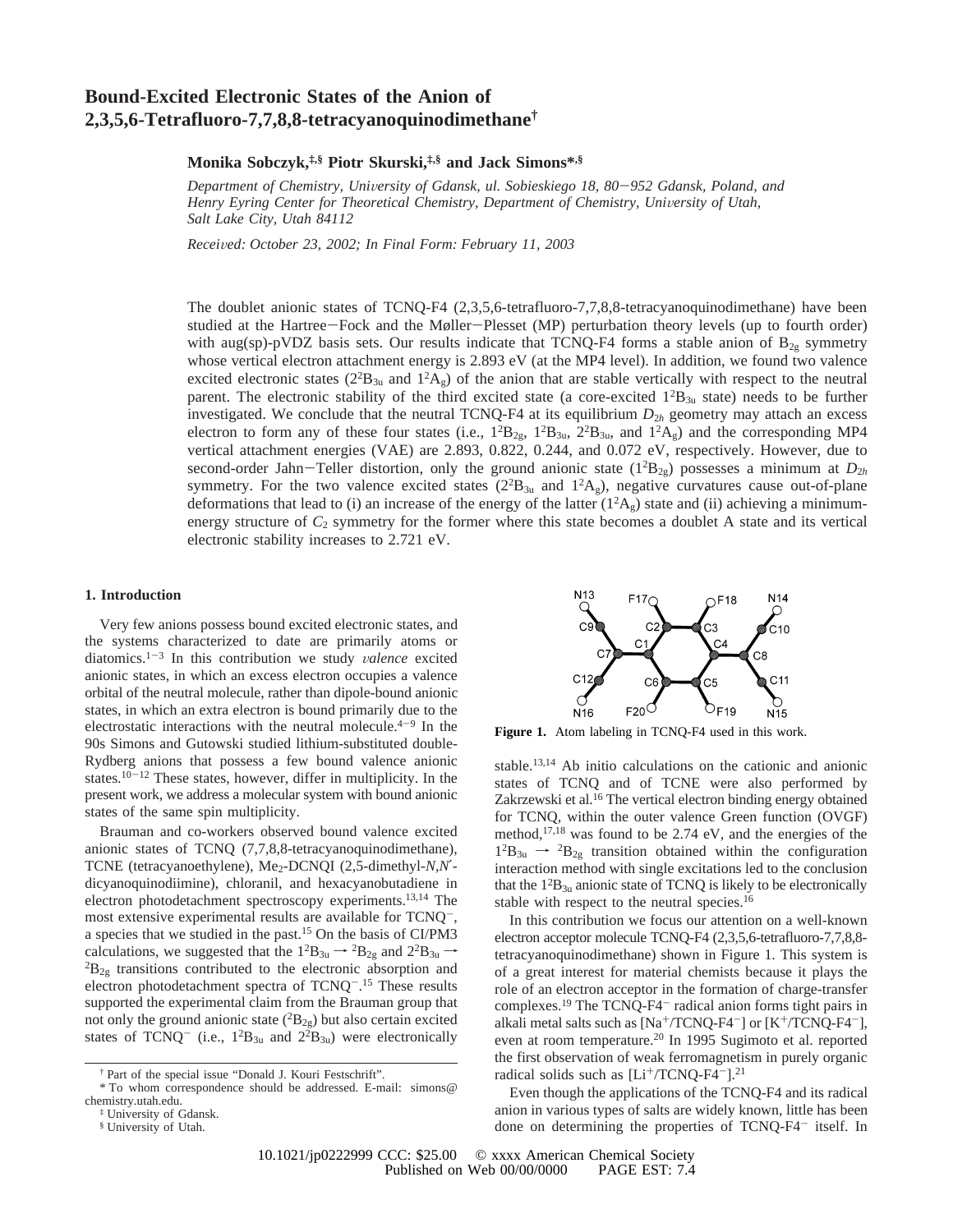particular, to the best of our knowledge, the possibility of forming bound excited anionic states of TCNQ-F4 has not been described thus far. Therefore, we decided to take the first step in this direction by estimating the propensity of this common electron acceptor molecule to form electronically stable excited anionic states.

### **2. Methods**

**2.1. Treatment Employed.** The properties of TCNQ-F4 in the lowest singlet state, as well as in the anionic doublet states were investigated at the self-consistent field (SCF) and the second-order Møller-Plesset perturbation (MP2) levels of theory. In addition, the vertical electron attachment energies of TCNQ-F4 were calculated at the fourth-order MP perturbation theory level. For the open-shell anions, we performed geometry optimizations and harmonic vibrational frequency calculations at the unrestricted Hartree-Fock (UHF) level. The values of *<sup>S</sup>*<sup>2</sup> in the UHF calculations were in the 0.773-0.992 range for doublet states; after annihilation they decreased to 0.750-0.805. For each optimized geometry of an anionic state, we undertook single-point MP2 calculations of the energy of the anion and its parent neutral species. In addition, MP4 estimates of the vertical electron binding energies of each anionic state were calculated at the minimum energy structure of the neutral TCNQ-F4.

In our work we use common definitions<sup>22</sup> of the vertical electron detachment energy (VDE) and vertical electron attachment energy (VAE) characterizing the electron binding energy of the anion at its equilibrium structure and at the equilibrium geometry of the neutral parent, respectively. In particular, these two quantities are defined as follows:

$$
VDE = EN(GA) - EA(GA)
$$

and

$$
VAE = EN(GN) - EA(GN)
$$

where  $E_N$  and  $E_A$  indicate the total energy of the neutral and anionic species, respectively, calculated at the equilibrium geometry of the neutral  $(G_N)$  or anion  $(G_A)$ .

We employed cc-pVDZ<sup>23</sup> basis sets with extra s and p sets of diffuse functions on each atom, as implemented in the original aug-cc-pVDZ basis. However, to make our calculations practical, we had to further limit the number of basis functions, so the d-symmetry *diffuse* functions included in the original augcc-pVDZ basis set were omitted in our work. We thus followed the example of Zakrzewski, Dolgounitcheva, and Ortiz who used the same approach to study a similar molecule: 7,7,8,8 tetracyanoquinodimethane (TCNQ).<sup>16</sup> We label such basis sets aug(sp)-cc-pVDZ to indicate the lack of the d-symmetry basis functions in the diffuse set. The usefulness and relevance of employing that particular basis set is explained in the following section.

All calculations were performed with the GAUSSIAN98 program<sup>24</sup> on Intel Pentium IV, AMD Athlon computers and on a Compaq Sierra numerical server. The three-dimensional plots of molecular orbitals were generated with the MOLDEN program.25

**2.2. Basis Set Testing.** To test the usefulness the aug(sp) cc-pVDZ basis set we used to calculate the properties of the TCNQ-F4- anionic states, we compared, for TCNE, results obtained with this basis set to the results when the full aug- (spd)-cc-pVDZ basis set (i.e., aug-cc-pVDZ) was used. As described by the Ortiz group, the vertical electron affinity of TCNE (tetracyanoethylene) was found to be 2.03, 2.02, and 2.04 eV with the aug(sp)-cc-pVDZ, aug-cc-pVDZ, and cc-pTVTZ basis sets, respectively.16 Taking into account that TCNE is similar to TCNQ-F4 (i.e., it is a very strong electron acceptor supporting bound excited anionic states), we conclude that the vertical electron affinity obtained for this species with the augcc-pVDZ basis set and with the aug(sp)-cc-pVDZ basis are likely to be almost the same because the VEAs differ by only 0.01 eV (0.5%) for TCNE. We also tested that, for the TCNQ-F4- species studied in our work, the SCF vertical electron attachment energy (VAE) for the ground doublet  $B_{2g}$  anionic state decreases by only 0.08 eV when the aug(sp)-cc-pVDZ basis is replaced with the aug-cc-pVDZ basis set (this corresponds to ca. 2% of the total VAE).

Next we decided to test the ability of the SCF/aug(sp)-ccpVDZ treatment to reproduce the ground-state neutral and anionic equilibrium geometries. We performed SCF/aug(sp) cc-pVDZ geometry optimizations of the neutral TCNQ (tetracyanoquinodimethane) and its anionic daughter (in its ground electronic doublet  $B_{2g}$  state) because the TCNQ system is a very similar species and its properties are described in the literature. We found that (i) for the neutral singlet  $A_g$  state of TCNQ the SCF/aug(sp)-cc-pVDZ bond lengths differ by less than 0.025 Å from those obtained via crystallographic measurements,  $26$  (ii) for the neutral singlet  $A_g$  state of TCNQ the SCF/aug(sp)-ccpVDZ valence angles differ by less than 0.4° from those obtained experimentally  $(X-ray)$ ,<sup>26</sup> (iii) for the ground doublet  $B_{2g}$  state of TCNQ<sup>-</sup> the SCF/aug(sp)-cc-pVDZ bond lengths differ by less than 0.010 Å from those obtained experimentally  $(X-ray)$ ,<sup>27</sup> and (iv) for the ground doublet  $B_{2g}$  state of TCNQ<sup>-</sup> the SCF/aug(sp)-cc-pVDZ valence angles differ by less than 0.8° from X-ray.27

In addition, we compared an  $X$ -ray structure<sup>28</sup> of the neutral TCNQ-F4 to our SCF/aug(sp)-cc-pVDZ optimized ground-state geometry; see Table 1. We found that the differences in the bond lengths never exceed 0.04 Å and the largest shift is for the C-F bond (the corresponding X-ray estimated bond length is shorter by 0.032 Å than our value). As far as the valence angles are concerned, the diffrences never exceed 0.7° and the largest change we observe for the  $C-C-N$  angle (0.62°).

To test the ability of the SCF/aug(sp)-cc-pVDZ treatment to reproduce excited-state anionic equilibrium geometries, we calculated the SCF/aug(sp)-cc-pVDZ equilibrium geometry of the lowest excited doublet anionic state of TCNQ (possessing  $B_{3u}$  symmetry) and we compared our results to those reported by Skurski and Gutowski<sup>15</sup> obtained at the CI/PM3 level. We did this because (i) an experimental doublet  $B_{3u}$  excited-state TCNQ- geometry is not available and (ii) the CI/PM3 treatment has proven useful in reproducing the ground and excited-state geometries of the  $TCNQ/TCNQ^{-15}$  We found that (i) for the lowest doublet excited  $B_{3u}$  state of TCNQ<sup>-</sup>, the SCF/aug(sp)cc-pVDZ bond lengths differ by less than 0.036 Å from those calculated at the CI/PM3 level<sup>15</sup> and (ii) for the lowest doublet excited  $B_{3u}$  state of TCNQ<sup>-</sup> the SCF/aug(sp)-cc-pVDZ valence angles differ by less than 0.4° from those calculated at the CI/ PM3 level.

To test the ability of the SCF/aug(sp)-cc-pVDZ treatment to reproduce ground-state neutral and anionic harmonic frequencies, we compared such calculated vibrational modes to the frequencies obtained experimentally and available in the literature.29 We conclude that (i) the largest shift for the neutral TCNQ<sup>-</sup>F4 is 383 cm<sup>-1</sup> for the stiffest  $b_{2u}$  symmetry mode (when *unscaled* SCF/aug(sp)-cc-pVDZ frequencies are used), (ii) the largest shift for the anionic TCNQ-F4 is  $220 \text{ cm}^{-1}$  for the stiffest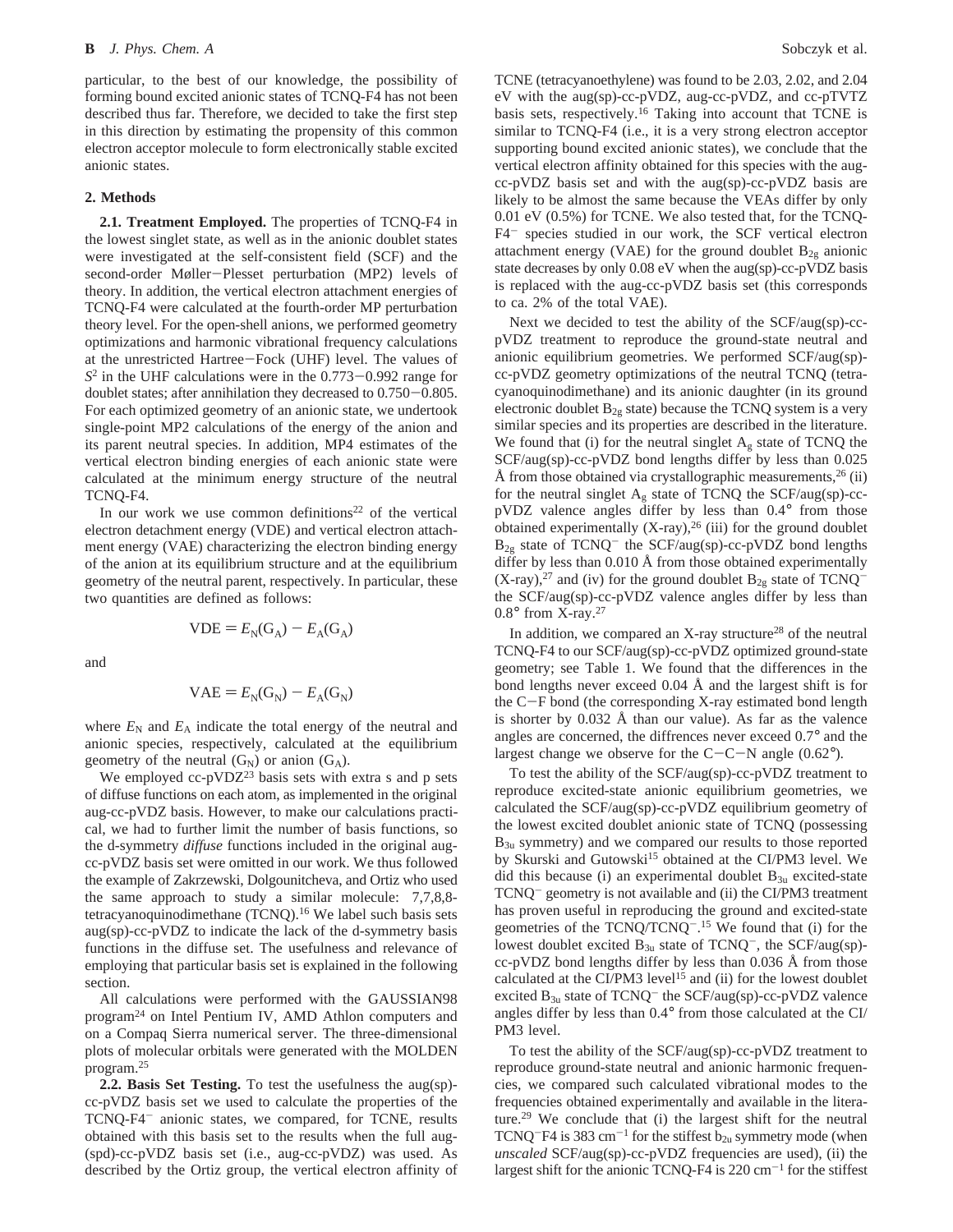| TABLE 1: Geometrical Parameters of Neutral TCNQ-F4 in Its Lowest Singlet State and TCNQ-F4 = in Its Ground Doublet $1^2B_{26}$ State and Excited $1^2A_{10}$ , $1^2A$ , and $2^2A$ States<br>Calculated at the Hartree-Fock Level with the aug(sp)-cc-pVDZ Basis Sets <sup>a</sup> |                                                                                                                  |                |                   |                                                                       |                            |                     |                                                                                                                                                                      |                                                                    |                            |                                     |                  |          |                                                |                                                                                     |         |
|------------------------------------------------------------------------------------------------------------------------------------------------------------------------------------------------------------------------------------------------------------------------------------|------------------------------------------------------------------------------------------------------------------|----------------|-------------------|-----------------------------------------------------------------------|----------------------------|---------------------|----------------------------------------------------------------------------------------------------------------------------------------------------------------------|--------------------------------------------------------------------|----------------------------|-------------------------------------|------------------|----------|------------------------------------------------|-------------------------------------------------------------------------------------|---------|
| species state (symmetry)                                                                                                                                                                                                                                                           |                                                                                                                  |                |                   |                                                                       |                            |                     | bond lengths $r(A)$ , valence angles $\alpha$ (deg), and dihedral angles $\theta$ (deg)                                                                              |                                                                    |                            |                                     |                  |          |                                                |                                                                                     |         |
| neutral ${}^{1}A_{g}$ $(D_{2h})$                                                                                                                                                                                                                                                   | $r\,\mathrm{C}_1\mathrm{C}_2$                                                                                    |                | $.463$ $(1.436)$  | rC <sub>I</sub> C <sub>7</sub>                                        | 1.351                      | $(1.372)$ $rC_2C_3$ |                                                                                                                                                                      |                                                                    | 1.328 (1.334) $rC_2F_{17}$ |                                     | 1.306            | (1.338)  | r C <sub>7</sub> C,                            | 1.445                                                                               | (1.435) |
|                                                                                                                                                                                                                                                                                    | $\chi C_1 C_2 C_9$<br>$r \text{ C}_9 \text{N}_{13}$                                                              | .24.29<br>.136 | 124.12)<br>1.142) | $\alpha C_2 C_1 C_7$                                                  | 123.12                     | (123.53)            | $\alpha C_7 C_9 N_{13}$                                                                                                                                              | 175.33                                                             | (175.82)                   | $\alpha F_1$ <sub>7</sub> $C_2C_3$  | 118.97           | (118.90) |                                                |                                                                                     |         |
| anion $1^2B_{2g} (D_{2h})$                                                                                                                                                                                                                                                         | $rC_1C_2$                                                                                                        | .422           |                   | $rC_1C_7$                                                             | 1.412                      |                     | $rC_2C_3$                                                                                                                                                            | 1.354                                                              |                            | $r \text{C}_2 \text{F}_{17}$        | 1.324            |          | r C7C9                                         | 1.430                                                                               |         |
|                                                                                                                                                                                                                                                                                    | $r \text{ C}_9 \text{N}_{13}$                                                                                    | .144           |                   |                                                                       |                            |                     |                                                                                                                                                                      |                                                                    |                            |                                     |                  |          |                                                |                                                                                     |         |
|                                                                                                                                                                                                                                                                                    | $\alpha C_1 C_2 C_9$                                                                                             | 123.99         |                   | $\alpha C_2 C_1 C_7$                                                  | 123.72                     |                     | $\alpha C_7 C_9 N_{13}$                                                                                                                                              | 175.65                                                             |                            | $\alpha F_1$ <sub>7</sub> $C_2C_3$  | 117.42           |          |                                                |                                                                                     |         |
| anion $1^2A_u(1^2B_{3u})(C_{2h})$                                                                                                                                                                                                                                                  | $rC_1C_2$                                                                                                        | .391           |                   | $rC_1C_7$                                                             | 1.470                      |                     | r C2C3                                                                                                                                                               | 1.376                                                              |                            | $rC_2F_{17}$                        | 1.326            |          | r C7G                                          | 1.402                                                                               |         |
|                                                                                                                                                                                                                                                                                    | $C_9N_{13}$                                                                                                      | .165           |                   |                                                                       |                            |                     |                                                                                                                                                                      |                                                                    |                            |                                     |                  |          |                                                |                                                                                     |         |
|                                                                                                                                                                                                                                                                                    |                                                                                                                  | 122.44         |                   | $\alpha$ $C_2C_1C_7$                                                  | 122.53                     |                     |                                                                                                                                                                      | 178.47                                                             |                            | $\alpha F_1 \tau C_2 C_3$           | 117.98           |          |                                                |                                                                                     |         |
|                                                                                                                                                                                                                                                                                    | α C <sub>I</sub> C <sub>7</sub> C <sub>9</sub><br>θ C <sub>I</sub> C <sub>7</sub> C <sub>9</sub> N <sub>13</sub> | 151.77         |                   | $\theta$ C <sub>2</sub> C <sub>1</sub> C <sub>7</sub> C <sub>9</sub>  | 39.42                      |                     | $\begin{array}{l} \alpha \, \text{C}_{7}\text{C}_{9}\text{N}_{13} \\ \theta \, \text{F}_{17}\text{C}_{2}\text{C}_{3}\text{C}_{4} \end{array}$                        |                                                                    |                            |                                     |                  |          |                                                |                                                                                     |         |
| anion 1 <sup>2</sup> A ( $2^{2}B_{3u}$ ) ( $C_{2}$ )                                                                                                                                                                                                                               | $rC_1C_2$                                                                                                        | .486           |                   | しっしょ                                                                  | 1.486                      |                     | C <sub>U</sub>                                                                                                                                                       | 178.54<br>1.383                                                    |                            | $C_2C_3$                            |                  |          | $rC_2F_{17}$                                   |                                                                                     |         |
|                                                                                                                                                                                                                                                                                    | $rC_3F_{18}$                                                                                                     | 1.327          |                   | r C <sub>7</sub> C <sub>9</sub>                                       | 1.432                      |                     | $C_7C_{12}$                                                                                                                                                          | .432                                                               |                            | $rC_9N_{13}$                        | 1.312            |          | $\cdot C_{10}N_{14}$                           | $\begin{array}{r} 1.329 \\ 1.144 \\ 111.92 \\ 126.12 \\ 2.12 \\ 178.28 \end{array}$ |         |
|                                                                                                                                                                                                                                                                                    | $\alpha C_1 C_2 C_3$                                                                                             | .11.81         |                   | $\alpha C_1 C_7 C_9$                                                  | 122.21<br>178.79<br>149.65 |                     | $\alpha C_1 C_7 C_{12}$                                                                                                                                              |                                                                    |                            | a C2C1C7<br>a F17C2C3<br>9 C2C1C6C5 | 122.84<br>126.14 |          | $\iota C_2C_3C_4$                              |                                                                                     |         |
|                                                                                                                                                                                                                                                                                    | $\alpha C_6 C_1 C_7$                                                                                             | 122.96         |                   | $\alpha$ C <sub>7</sub> C <sub>9</sub> N $_{13}$                      |                            |                     | $\begin{array}{l} \alpha \, \mathrm{C}_7 \mathrm{C}_1 \mathrm{2} \mathrm{N}_{16} \\ \theta \, \mathrm{C}_1 \mathrm{C}_7 \mathrm{C}_{12} \mathrm{N}_{16} \end{array}$ |                                                                    |                            |                                     |                  |          | $\alpha F_{18}C_3C_2$<br>$\theta C_2C_1C_7C_9$ |                                                                                     |         |
|                                                                                                                                                                                                                                                                                    | $\theta$ C <sub>1</sub> C <sub>2</sub> C <sub>3</sub> C <sub>4</sub>                                             | 0.08           |                   | $\theta$ C <sub>1</sub> C <sub>7</sub> C <sub>9</sub> N <sub>13</sub> |                            |                     |                                                                                                                                                                      |                                                                    |                            |                                     | 51.65<br>128.27  |          |                                                |                                                                                     |         |
|                                                                                                                                                                                                                                                                                    | $\theta$ C <sub>2</sub> C <sub>1</sub> C <sub>7</sub> C <sub>12</sub>                                            | 2.61           |                   | $\theta$ C <sub>2</sub> C <sub>3</sub> C <sub>4</sub> C <sub>8</sub>  | 55.64                      |                     | $\theta C_3 C_2 C_1 C_7$                                                                                                                                             | $\begin{array}{c} 122.23 \\ 178.91 \\ 48.46 \\ 124.29 \end{array}$ |                            | , C3C4C5C                           |                  |          | O3C4C8C10                                      |                                                                                     |         |
|                                                                                                                                                                                                                                                                                    | $C_6C_1C_7C_9$                                                                                                   | 177.79         |                   | $\theta$ F <sub>17</sub> C2C1C7                                       | 116.93                     |                     | $9 F_{17} C_2 C_3 C_4$                                                                                                                                               | 7.85                                                               |                            | $F_{18}C_3C_2C_1$                   | 173.69           |          | $9 F_{18} C_3 C_4 C_8$                         | 61.70                                                                               |         |
| <sup>a</sup> Experimental parameters are given in parentheses. <sup>28</sup>                                                                                                                                                                                                       |                                                                                                                  |                |                   |                                                                       |                            |                     |                                                                                                                                                                      |                                                                    |                            |                                     |                  |          |                                                |                                                                                     |         |

 $b_{1u}$  symmetry mode (again, when unscaled SCF/aug(sp)-ccpVDZ frequencies are used), (iii) the largest shift for the neutral TCNQ-F4 is 105 cm<sup>-1</sup> for the stiffest  $b_{2u}$  symmetry mode (with scaled SCF/aug(sp)-cc-pVDZ frequencies), and (iv) the largest shift for the anionic TCNQ-F4 is 38 cm<sup>-1</sup> for the stiffest  $b_{1u}$ symmetry mode (with scaled SCF/aug(sp)-cc-pVDZ frequencies). We employed the 0.8929 scaling factor commonly used to scale SCF frequencies (see ref 30), and we found significantly better agreement with the experimental results. Therefore, we decided to present *scaled* (by 0.8929) SCF vibrational frequencies for the species discussed in this work.

To test the ability of the SCF/aug(sp)-cc-pVDZ treatment to reproduce the excited-state anionic harmonic frequencies, we calculated the harmonic vibrational frequencies of the lowest excited doublet anionic state  $(^{2}B_{3u})$  of TCNQ (at the SCF level with the aug(sp)-cc-pVDZ basis sets) and we compared our results to those reported in ref 15 obtained at the CI/PM3 level. We did this because (i) the experimental doublet  $B_{3u}$  excitedstate  $TCNO^-$  frequencies are not available and (ii) the CI/PM3 treatment has proven useful in reproducing the ground- and excited-state frequencies of the TCNQ/TCNQ<sup>-</sup> species (see ref 15). We found that the differences between the corresponding SCF/aug(sp)-cc-pVDZ and CI/PM3 harmonic vibrational frequencies are not larger than  $120 \text{ cm}^{-1}$  (in worst cases), which corresponds to ca.  $3-4\%$ . Therefore, we conclude that the treatment we employed is suitable for estimating vibrational frequencies of TCNQ-F4<sup>-</sup> in its excited states.

Finally, we tested the ability of the MP4/aug(sp)-cc-pVDZ treatment to reproduce electronic stabilities of the anions (in general). Again, we used the TCNQ/TCNQ- system that is similar to TCNQ-F4/TCNQ-F4<sup>-</sup> and for which the vertical electron affinity is known. For the ground doublet  $B_{2g}$  anionic state the experimental results available are  $2.8 \pm 0.1 \text{ eV}^{31,32}$ and 2.84  $\pm$  0.05 eV,<sup>33</sup> whereas the theoretical result by Zakrzewski et al. (calculated at the OVGF/aug(sp)-cc-pVDZ level) is 2.74 eV.16 Our result (which is the vertical electron detachment energy calculated at MP4/aug(sp)-cc-pVDZ level) is 2.915 eV, which is relatively close to the experimental results (in fact, it is almost in the range of the experimental error). Therefore, we conclude that the MP4/aug(sp)-cc-pVDZ treatment is suitable for calculating the electron binding energies of strongly bound anions (such as TCNQ-F4<sup>-</sup>).

## **3. Results**

**3.1. Neutral TCNQ-F4 and the Lowest (Ground) Doublet State of TCNQ-F4<sup>-</sup>**. The lowest singlet  ${}^{1}A_{g}$  (4b<sub>3u</sub><sup>2</sup>) state of the neutral TCNQ-F4 was found to have a minimum energy structure at  $D_{2h}$  symmetry (see Figure 2). The structural parameters characterizing this *D*<sup>2</sup>*<sup>h</sup>* minimum are defined in Figure 1 and specified in Table 1. Because the orbital energy of the lowest unoccupied molecular orbital (LUMO) of  $b_{2g}$ symmetry is negative  $(-2.342 \text{ eV})$ , one anticipates at least one electronically stable anionic state (in which the excess electron occupies the  $b_{2g}$  orbital leading to a  $4b_{3u}^2 4b_{2g}^1$  electronic configuration). Indeed, we found the  $1^{2}B_{2g}$  (4b<sub>3u</sub><sup>2</sup>4b<sub>2g</sub><sup>1</sup>) anion to be both electronically and geometrically stable and to possess  $D_{2h}$  symmetry (see Figure 2). The geometry of the  $1^{2}B_{2g}$  anion is slightly different than that calculated for the neutral parent  $({}^{1}A_{g})$  primarily because of the bonding/antibonding pattern of the  $b_{2g}$  orbital that holds the extra electron (see Figure 3). In particular, the singly occupied  $b_{2g}$  orbital is characterized by  $C_1-C_2$ ,  $C_1-C_6$ ,  $C_3-C_4$ , and  $C_4-C_5$  bonding interactions and  $C_1 - C_7$ ,  $C_4 - C_8$ , and  $C_7(C_8) - N_{13,16}(N_{14,15})$  antibonding interactions, which are consistent with the changes in the bond lengths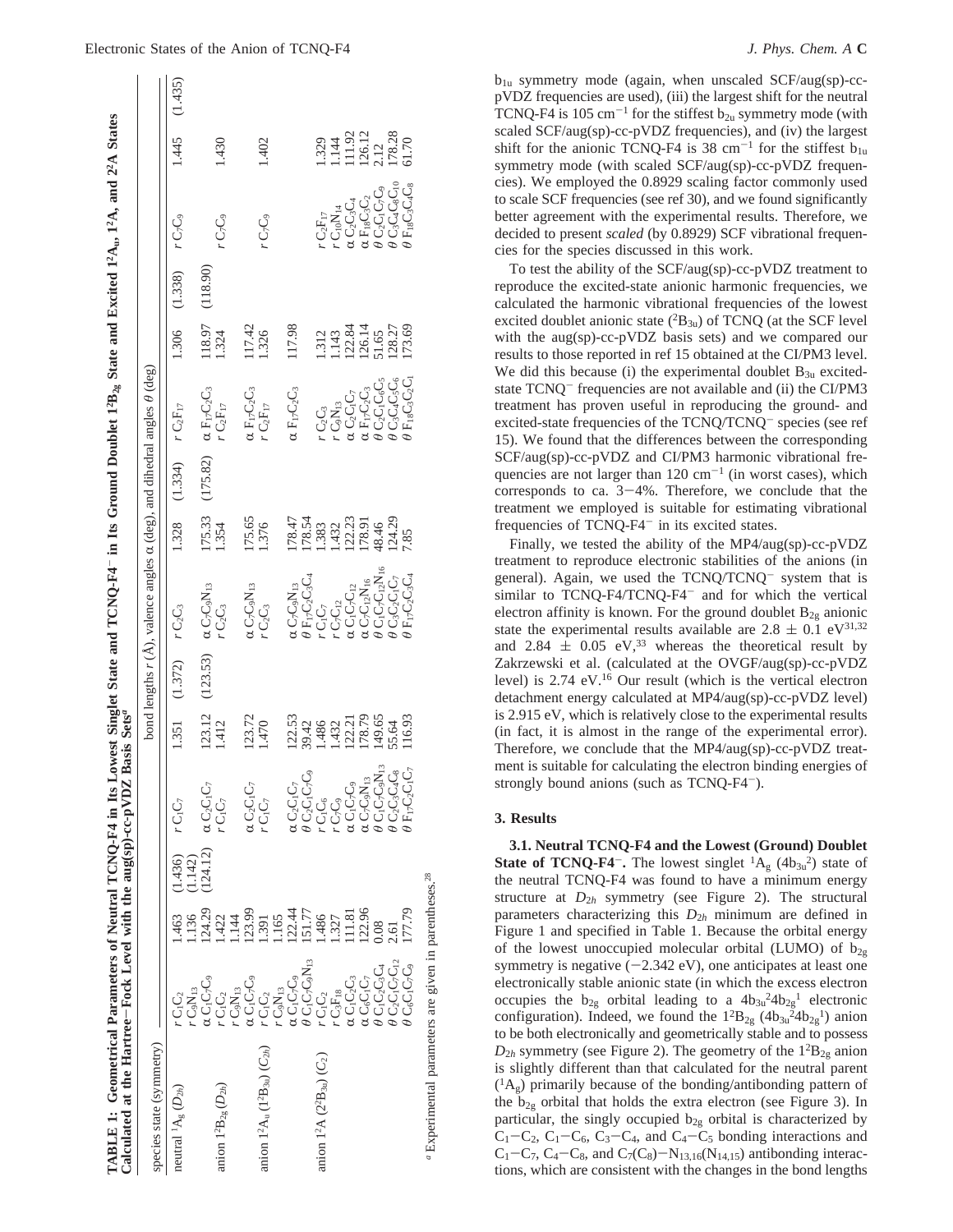

**Figure 2.** Equilibrium structures of the neutral TCNQ-F4 (top) and anionic TCNQ-F4<sup>-</sup> in its ground doublet  $1^{2}B_{2g}$  state and excited  $1^{2}A_{u}$ and 1<sup>2</sup>A states calculated at the Hartree-Fock level with the aug(sp)-<br>cc-nVDZ hasis sets cc-pVDZ basis sets.

when the  $1^{2}B_{2g}$  anion is formed. Indeed, the largest shortening in the bond length upon attachment of an excess electron is for the  $C_1-C_2$  bond (by 0.041 Å) and the largest elongation is observed for the  $C_1 - C_7$  bond (by 0.061 Å); see Table 1. The changes of the valence angles upon excess electron attachment are relatively small, and we found the largest difference for the  $C_2C_3F_{17}$  angle (+1.56°) whereas other differences do not exceed 1° (see Table 1).

To assist in possible experimental identification of the states of this anion, in Table 2 we give the *scaled* (by 0.8929) SCF/ aug(sp)-pVDZ harmonic vibrational frequencies for the  ${}^{1}A_{g}$ neutral and  $1^{2}B_{2g}$  anion (together with the frequencies calculated for three other excited anionic states that are described in further sections). As shown in Table 2, the frequencies of the stiff modes usually decrease upon electron attachment. In particular, this tendency manifests itself especially for  $b_{1u}$ ,  $b_{2u}$ ,  $b_{3g}$ , and  $a_g$ symmetry modes and the largest shifts we observe for  $v_{31}$  ( $b_{3g}$ )  $(-205 \text{ cm}^{-1})$ ,  $v_{49}$  (b<sub>2u</sub>) (-204 cm<sup>-1</sup>),  $v_{40}$  (b<sub>1u</sub>) (-168 cm<sup>-1</sup>), and  $v_{10}$  (a<sub>g</sub>) (-162 cm<sup>-1</sup>).

**3.2. Excited Anionic States of TCNQ-F4.** Because a primary goal was to investigate the stability of excited electronic states of anionic TCNQ-F4, we considered two paths leading to such anions. While studying both, we assumed the ground electronic state of the anion (i.e., the  $1^{2}B_{2g}$  state, possessing  $4b_{3u}^{2}4b_{2g}^{1}$ configuration) to be the starting point. The states of the "first kind" are the result of promoting an electron from the singly occupied  $4b_{2g}$  orbital to low-lying virtual orbitals. In particular, this leads to two <sup>V</sup>*alence-excited* anionic states: a 12Ag state  $(4b_{3u}^24b_{2g}^2017a_g^1)$  in which the LUMO+1 of the neutral is singly<br>occupied and a 2<sup>2</sup>B<sub>2</sub>, state  $(4b_{2u}^24b_{2u}^05b_{2u}^1)$  in which the occupied, and a  $2^{2}B_{3u}$  state  $(4b_{3u}^{2}4b_{2g}^{0}5b_{3u}^{1})$  in which the LUMO+2 of the neutral is singly occupied. These states are called valence-excited because they are derived from the ground anionic state  $1^2B_{2g}$  ( $4b_{3u}^2 4b_{2g}^1 17a_g^0 5b_{3u}^0$ ) by exciting an electron from the valence  $b_{2g}$  orbital to one of the higher energy virtual orbitals.

Another possibility of forming an excited anionic state involves excitation of one of the electrons from a doubly



**Figure 3.** Singly occupied molecular orbitals in various doublet anionic states of TCNQ-F4 at the equilibrium  $D_{2h}$  geometry of the neutral species.

occupied orbital. In our case this led to two states: a  $1^{2}B_{3u}$  state  $(3b_{1g}^{2}4b_{3u}^{1}4b_{2g}^{2})$  and a  $1^{2}B_{1g}$  state  $(3b_{1g}^{1}4b_{3u}^{2}4b_{2g}^{2})$ . We consider these as *core-excited* states because they were formed by promoting an electron in the ground  $1^{2}B_{1g}$  state from a doubly occupied orbital (either  $3b_{1g}$  or  $4b_{3u}$ ) to the  $4b_{2g}$  orbital (which is the LUMO in the neutral). This leads to a state in which the  $4b_{2g}$  orbital is doubly occupied and one of the "core" orbitals (i.e., either  $3b_{1g}$  or  $4b_{3u}$ ) becomes singly occupied and thus determines the symmetry.

**3.2.1. Excess Electron Binding by the Neutral TCNQ-F4 at Its Minimum-Energy Structure.** First we consider the electronic stability of such excited anionic states at the *D*<sup>2</sup>*<sup>h</sup>* minimum-energy structure of the parent neutral species. The calculated vertical electron binding energies at this geometry correspond to vertical electron attachment energies (VAEs) and describe the propensity of forming anionic states by the neutral TCNQ-F4 in its most stable conformation. Our MP4 results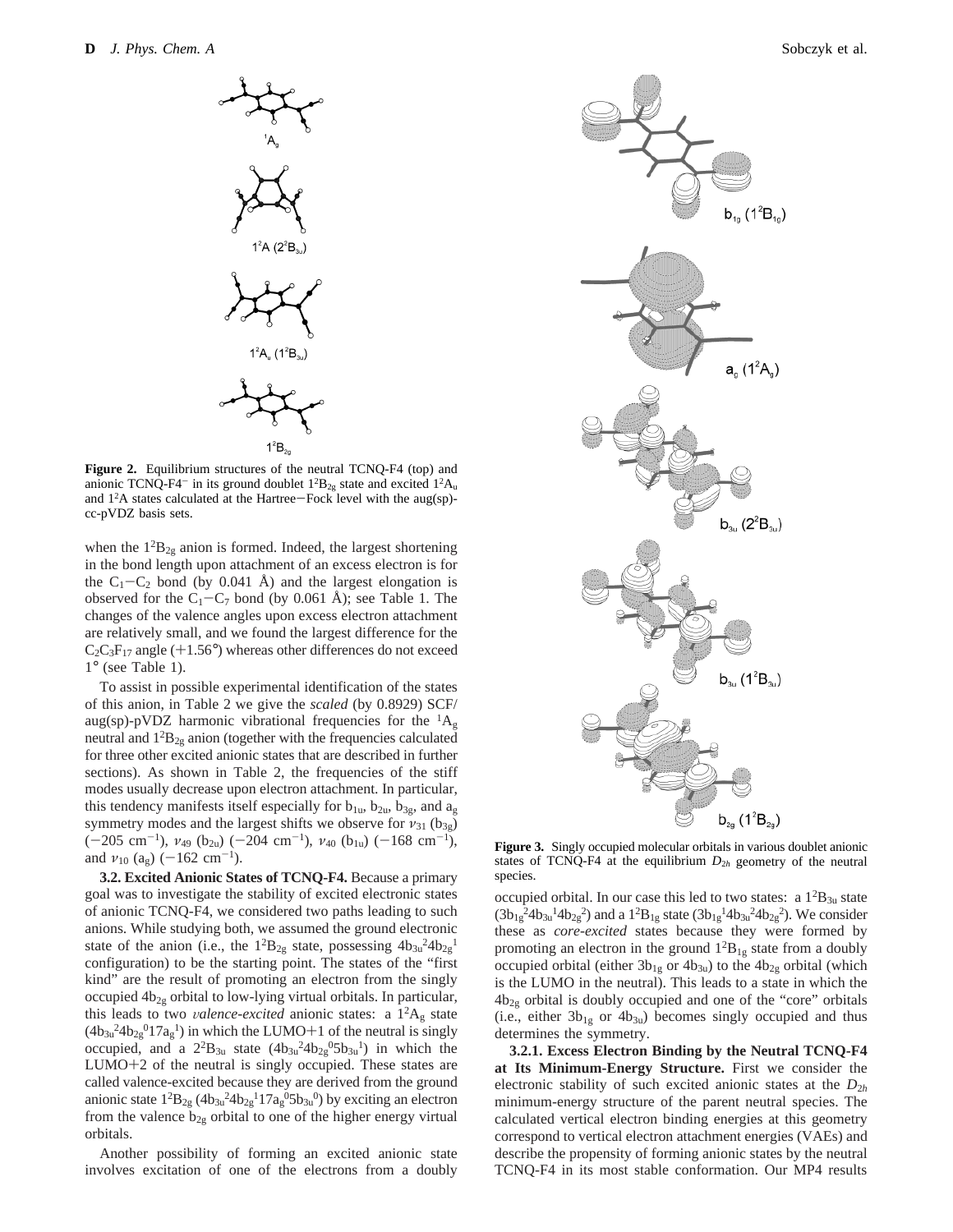**TABLE 2: Scaled (by 0.8929) Harmonic Vibrational Frequencies (cm**-**1) of TCNQ-F4 in the Lowest Singlet State and TCNQ-F4**- **in the Low-Lying Doublet Electronic States Calculated at the Hartree**-**Fock Level with the aug(sp)-cc-pVDZ Basis Sets***<sup>a</sup>*

|                              |        | $1^1A_g$                      |        |                             |        | $1^2\mathbf{B}_{2\text{g}}$   |        |                                   | $1^2A(2^2B_{3u})$ |                                   |      |                            |      | $1^2A_u(1^2B_{3u})$          |      |
|------------------------------|--------|-------------------------------|--------|-----------------------------|--------|-------------------------------|--------|-----------------------------------|-------------------|-----------------------------------|------|----------------------------|------|------------------------------|------|
| $v_1(a_g)$                   | 136    | $v_{30}$ (b <sub>3g</sub> )   | 1418   | $v_1(a_g)$                  | 138    | $v_{30}$ (b <sub>3g</sub> )   | 1502   | $\nu_1(a)$                        | 32                | $\nu_{28}\left(\mathrm{a}\right)$ | 2167 | $v_1(a_g)$                 | 39   | $v_{28}$ (be)                | 96   |
| $v_2(a_g)$                   | 289    |                               | (1498) | $v_2(a_g)$                  | 290    | $v_{31}$ (b <sub>3g</sub> )   | 2115   | $v_2(a)$                          | 45                | $v_{29}$ (b)                      | 38   | $v_2(a_g)$                 | 136  | $v_{29}$ (b <sub>g</sub> )   | 188  |
|                              | (298)  | $v_{31}$ (b <sub>3g</sub> )   | 2320   |                             | (299)  | $v_{32}$ (b <sub>1u</sub> )   | 156    | $v_3(a)$                          | 72                | $v_{30}$ (b)                      | 52   | $v_3(a_g)$                 | 279  | $v_{30}$ (bg)                | 254  |
| $v_3(a_g)$                   | 329    |                               | (2219) | $v_3(a_g)$                  | 329    | $v_{33}$ (b <sub>1u</sub> )   | 307    | $\nu_4(a)$                        | 107               | $v_{31}$ (b)                      | 95   | $v_4(a_g)$                 | 333  | $v_{31}$ (bg)                | 381  |
|                              | (343)  | $v_{32}$ (b <sub>1u</sub> )   | 153    |                             | (350)  | $v_{34}$ (b <sub>1u</sub> )   | 463    | $v_5(a)$                          | 116               | $\nu_{32}$ (b)                    | 125  | $v_5(a_2)$                 | 415  | $v_{32}$ (bg)                | 434  |
| $v_4(a_g)$                   | 454    | $v_{33}$ (b <sub>1u</sub> )   | 302    | $v_4(a_g)$                  | 471    |                               | (502)  | $\nu_6(a)$                        | 139               | $v_{33}$ (b)                      | 173  | $v_6(a_g)$                 | 489  | $v_{33}$ (bg)                | 506  |
|                              | (484)  | $v_{34}$ (b <sub>1u</sub> )   | 479    |                             | (492)  | $v_{35}$ (b <sub>1u</sub> )   | 627    | $\nu_7(a)$                        | 200               | $v_{34}$ (b)                      | 225  | $v_7(a_2)$                 | 502  | $v_{34}$ (b <sub>g</sub> )   | 557  |
| $v_5(a_g)$                   | 620    | $v_{35}$ (b <sub>1u</sub> )   | 619    | $v_5(a_g)$                  | 629    |                               | (631)  | $\nu_8(a)$                        | 219               | $v_{35}$ (b)                      | 244  | $v_8(a_9)$                 | 646  | $v_{35}$ (b <sub>g</sub> )   | 747  |
|                              | (620)  |                               | (618)  |                             | (636)  | $\nu_{36}$ (b <sub>1u</sub> ) | 772    | $\nu_9(a)$                        | 247               | $v_{36}$ (b)                      | 299  | $v_9(a_g)$                 | 864  | $v_{36}$ (bg)                | 766  |
| $v_6(a_g)$                   | 850    | $v_{36}$ (b <sub>1u</sub> )   | 780    | $v_6(a_g)$                  | 852    |                               | (789)  | $\nu_{10}\left(\mathrm{a}\right)$ | 377               | $v_{37}$ (b)                      | 325  | $v_{10}(a_{\rm g})$        | 1242 | $v_{37}$ (b <sub>g</sub> )   | 1053 |
|                              | (878)  |                               | (806)  |                             | (885)  | $v_{37}$ (b <sub>1u</sub> )   | 1105   | $v_{11}$ (a)                      | 414               | $v_{38}$ (b)                      | 392  | $v_{11}(a_{g})$            | 1424 | $v_{38}$ (b <sub>g</sub> )   | 1103 |
| $v_7(a_g)$                   | 1257   | $v_{37}$ (b <sub>1u</sub> )   | 1093   | $v_7(a_g)$                  | 1244   |                               | (1143) | $v_{12}$ (a)                      | 438               | $v_{39}$ (b)                      | 423  | $v_{12}(a_{9})$            | 1645 | $v_{39}$ (bg)                | 1579 |
|                              | (1273) |                               | (1138) |                             | (1269) | $v_{38}$ (b <sub>1u</sub> )   | 1312   | $v_{13}$ (a)                      | 448               | $\nu_{40}$ (b)                    | 481  | $v_{13}$ (a <sub>g</sub> ) | 2143 | $v_{40}$ (b <sub>g</sub> )   | 2055 |
| $v_8$ (a <sub>g</sub> )      | 1567   | $v_{38}$ (b <sub>1u</sub> )   | 1315   | $v_8(a_g)$                  | 1432   |                               | (1344) | $v_{14}$ (a)                      | 461               | $v_{41}$ (b)                      | 535  | $v_{14}$ (a <sub>u</sub> ) | 24   | $\nu_{41}$ (b <sub>u</sub> ) | 38   |
|                              | (1456) |                               | (1347) |                             | (1455) | $v_{39}$ (b <sub>1u</sub> )   | 1448   | $v_{15}$ (a)                      | 521               | $\nu_{42}$ (b)                    | 596  | $v_{15}$ (a <sub>u</sub> ) | 130  | $v_{42}$ (b <sub>u</sub> )   | 70   |
| $v_9(a_g)$                   | 1728   | $v_{39}$ (b <sub>1u</sub> )   | 1607   | $v_9(a_g)$                  | 1664   |                               | (1500) | $v_{16}$ (a)                      | 561               | $v_{43}$ (b)                      | 605  | $v_{16}$ (a <sub>u</sub> ) | 151  | $v_{43}$ (b <sub>u</sub> )   | 154  |
|                              | (1665) |                               | (1551) |                             | (1655) | $v_{40}$ (b <sub>1u</sub> )   | 2155   | $v_{17}$ (a)                      | 595               | $v_{44}$ (b)                      | 696  | $v_{17}(a_u)$              | 263  | $v_{44}$ (b <sub>u</sub> )   | 241  |
| $v_{10}(a_g)$                | 2322   | $\nu_{40}$ (b <sub>1u</sub> ) | 2323   | $v_{10}(a_g)$               | 2160   |                               | (2194) | $v_{18}$ (a)                      | 602               | $v_{45}$ (b)                      | 804  | $v_{18}(a_{u})$            | 303  | $v_{45}$ (b <sub>u</sub> )   | 304  |
|                              | (2227) |                               | (2228) |                             | (2221) | $v_{41}$ (b <sub>2u</sub> )   | 96     | $\nu_{19}$ (a)                    | 746               | $v_{46}$ (b)                      | 852  | $v_{19}$ (a <sub>u</sub> ) | 469  | $v_{46}$ (b <sub>u</sub> )   | 495  |
| $v_{11}$ (a <sub>u</sub> )   | 43     | $v_{41}$ (b <sub>2u</sub> )   | 102    | $v_{11}$ (a <sub>u</sub> )  | 21     | $v_{42}$ (b <sub>2u</sub> )   | 246    | $v_{20}$ (a)                      | 825               | $v_{47}$ (b)                      | 1005 | $v_{20}(a_{u})$            | 499  | $v_{47}$ (b <sub>u</sub> )   | 554  |
| $\nu_{12}(a_{u})$            | 125    | $v_{42}$ (b <sub>2u</sub> )   | 251    | $v_{12}(a_{u})$             | 127    |                               | (261)  | $v_{21}$ (a)                      | 1032              | $v_{48}$ (b)                      | 1143 | $v_{21}(a_{u})$            | 639  | $\nu_{48}$ (b <sub>u</sub> ) | 679  |
| $v_{13}(a_{u})$              | 421    | $v_{43}$ (b <sub>2u</sub> )   | 322    | $v_{13}(a_{u})$             | 441    | $v_{43}$ (b <sub>2u</sub> )   | 321    | $v_{22}$ (a)                      | 1138              | $v_{49}$ (b)                      | 1170 | $v_{22}$ (a <sub>u</sub> ) | 671  | $v_{49}$ (b <sub>u</sub> )   | 771  |
| $v_{14}(a_{u})$              | 635    |                               | (257)  | $v_{14}$ (a <sub>u</sub> )  | 644    | $v_{44}$ (b <sub>2u</sub> )   | 479    | $v_{23}$ (a)                      | 1154              | $\nu_{50}$ (b)                    | 1276 | $v_{23}(a_{u})$            | 1121 | $v_{50}$ (b <sub>u</sub> )   | 943  |
| $v_{15}$ (b <sub>1g</sub> )  | 50     | $v_{44}$ (b <sub>2u</sub> )   | 465    | $v_{15}$ (b <sub>1g</sub> ) | 24     | $v_{45}$ (b <sub>2u</sub> )   | 938    | $v_{24}$ (a)                      | 1316              | $v_{51}$ (b)                      | 1309 | $v_{24}(a_{u})$            | 1300 | $v_{51}$ (b <sub>u</sub> )   | 1095 |
| $v_{16}({\rm b}_{1{\rm g}})$ | 372    |                               | (330)  | $v_{16}$ (b <sub>1g</sub> ) | 397    |                               | (967)  | $v_{25}$ (a)                      | 1442              | $v_{52}$ (b)                      | 1714 | $v_{25}$ (a <sub>u</sub> ) | 1476 | $v_{52}$ (b <sub>u</sub> )   | 1155 |
| $v_{17}$ (b <sub>1g</sub> )  | 454    | $v_{45}$ (b <sub>2u</sub> )   | 945    | $v_{17}$ (b <sub>12</sub> ) | 448    | $v_{46}$ (b <sub>2u</sub> )   | 1141   | $v_{26}$ (a)                      | 1564              | $v_{53}$ (b)                      | 2144 | $v_{26}(a_{u})$            | 2252 | $v_{53}$ (b <sub>u</sub> )   | 1471 |
| $v_{18}$ (b <sub>2g</sub> )  | 78     | $v_{46}$ (b <sub>2u</sub> )   | 1154   | $v_{18}$ (b <sub>2g</sub> ) | 92     |                               | (1199) | $v_{27}$ (a)                      | 2143              | $v_{54}$ (b)                      | 2156 | $v_{27}$ (b <sub>g</sub> ) | 82   | $v_{54}$ (b <sub>u</sub> )   | 2213 |
| $v_{19}$ (b <sub>2g</sub> )  | 211    |                               | (976)  | $v_{19}$ (b <sub>2g</sub> ) | 212    | $v_{47}$ (b <sub>2u</sub> )   | 1246   |                                   |                   |                                   |      |                            |      |                              |      |
| $v_{20}$ (b <sub>2g</sub> )  | 432    | $v_{47}$ (b <sub>2u</sub> )   | 1372   | $v_{20}$ ( $b_{2g}$ )       | 395    | $v_{48}$ (b <sub>2u</sub> )   | 1531   |                                   |                   |                                   |      |                            |      |                              |      |
| $v_{21}$ (b <sub>2g</sub> )  | 626    |                               | (1394) | $v_{21}$ ( $b_{2g}$ )       | 561    |                               | (1536) |                                   |                   |                                   |      |                            |      |                              |      |
| $v_{22}$ (b <sub>2g</sub> )  | 721    | $v_{48}$ (b <sub>2u</sub> )   | 1673   | $v_{22}$ ( $b_{2g}$ )       | 736    | $v_{49}$ (b <sub>2u</sub> )   | 2115   |                                   |                   |                                   |      |                            |      |                              |      |
| $v_{23}$ (b <sub>3g</sub> )  | 152    |                               | (1598) | $v_{23}$ (b <sub>3g</sub> ) | 146    |                               | (2172) |                                   |                   |                                   |      |                            |      |                              |      |
| $v_{24}$ (b <sub>3g</sub> )  | 239    | $\nu_{49}$ (b <sub>2u</sub> ) | 2319   | $v_{24}$ (b <sub>3g</sub> ) | 232    | $v_{50}$ (b <sub>3u</sub> )   | 37     |                                   |                   |                                   |      |                            |      |                              |      |
| $v_{25}$ (b <sub>3g</sub> )  | 400    |                               | (2214) | $v_{25}$ (b <sub>3g</sub> ) | 423    | $v_{51}$ (b <sub>3u</sub> )   | 164    |                                   |                   |                                   |      |                            |      |                              |      |
| $v_{26}$ (b <sub>3g</sub> )  | 452    | $v_{50}$ (b <sub>3u</sub> )   | 22     | $v_{26}$ (b <sub>3g</sub> ) | 467    | $v_{52}$ (b <sub>3u</sub> )   | 249    |                                   |                   |                                   |      |                            |      |                              |      |
| $v_{27}$ (b <sub>3g</sub> )  | 753    | $v_{51}$ (b <sub>3u</sub> )   | 159    | $v_{27}$ (b <sub>3g</sub> ) | 750    | $v_{53}$ (b <sub>3u</sub> )   | 547    |                                   |                   |                                   |      |                            |      |                              |      |
| $v_{28}$ (b <sub>3g</sub> )  | 1098   | $v_{52}$ (b <sub>3u</sub> )   | 257    | $v_{28}$ (b <sub>32</sub> ) | 1080   | $v_{54}$ (b <sub>3u</sub> )   | 662    |                                   |                   |                                   |      |                            |      |                              |      |

*<sup>a</sup>* Experimental frequencies are given in parentheses.29

 $v_{29}$  (b<sub>3g</sub>) 1153  $v_{53}$  (b<sub>3u</sub>) 587  $v_{29}$  (b<sub>3g</sub>) 1143

(1193) *ν*<sup>54</sup> (b3u) 721

**TABLE 3: Vertical (at the Neutral's Equilibrium Geometry) Electron Attachment Energies (VAE, eV) of TCNQ-F4 Corresponding to the Ground and Various Excited States of the Anion Calculated at the MP2, and MP4 Levels with the aug(sp)-cc-pVDZ Basis Sets**

| state (configuration)                                                                                      | description    | VAE <sup>MP4</sup> | VAE <sup>MP2</sup> |
|------------------------------------------------------------------------------------------------------------|----------------|--------------------|--------------------|
| $1^{2}B_{1g}$ (3b <sub>1g</sub> <sup>1</sup> 4b <sub>3u</sub> <sup>2</sup> 4b <sub>2g</sub> <sup>2</sup> ) | core-excited   | $\leq 0$           | $\leq$ 0           |
| $1^2A_g(4b_{3u}^24b_{2g}^017a_g^0)$                                                                        | externally exc | 0.072              | 0.038              |
| $2^{2}B_{3u}$ (4b <sub>3u</sub> <sup>2</sup> 4b <sub>2s</sub> <sup>0</sup> 5b <sub>3u</sub> <sup>1</sup> ) | externally exc | 0.244              | 0.419              |
| $1^{2}B_{3u}$ (3b <sub>1g</sub> <sup>2</sup> 4b <sub>3u</sub> <sup>1</sup> 4b <sub>2g</sub> <sup>2</sup> ) | core-excited   | 0.822              | 1.150              |
| $1^{2}B_{2g}$ (4b <sub>3u</sub> <sup>2</sup> 4b <sub>2g</sub> <sup>1</sup> )                               | ground         | 2.893              | 3.294              |

indicate that four stable anionic states can be created (see Table 3): (i) the ground electronic state of the anion  $1^{2}B_{2g}$  $(4b_{3u}^24b_{2g}^1)$  whose VAE is 2.893 eV; (ii) the core-excited  $1^2B_{3u}$ state  $(3\bar{b}_{1g}^24b_{3u}^14b_{2g}^2)$  with vertical electron attachment energy of  $0.822$  eV; (iii) the valence-excited  $2^{2}B_{3u}$  state  $(4b_{3u}^{2}4b_{2g}^{0}5b_{3u}^{1})$  whose VAE = 0.244 eV; (iv) the valenceexcited  $1^2A_g$  state  $(4b_{3u}^2 4b_{2g}^0 17a_g^1)$  whose VAE is small but positive (0.072 eV). The core-excited  $1^{2}B_{1g}$  state  $(3b_{1g}^{14}4b_{3u}^{24}b_{2g}^{2})$  as well as the other (higher) valence-excited anionic states (such as  $1^{2}B_{1u}$ ) were found to be unstable (at the MP4 level) with respect to electron loss.

It should also be noted that the corresponding MP2 vertical electron attachment energies given in Table 3 are larger than those obtained at the MP4 level for each state but  $1^2A_g$ . In particular, the VAE values calculated at the MP2 level differ by +0.401, +0.328, +0.175, and  $-0.034$  eV, for  $1^{2}B_{2g}$ ,  $1^{2}B_{3u}$ ,  $2^{2}B_{3u}$ , and  $1^{2}A_{g}$ , respectively. Because the VAEs seem somewhat overestimated when calculated at the MP2 level with respect to those obtained at the fourth-order MP perturbation theory, we believe that there should be no other anionic states electronically stable except those that have proven stable at the MP4 level.

**3.2.2. Valence-Excited Anionic States of TCNQ-F4 and Their Geometric Stability.** Our search for electronically stable anionic states at the  $D_{2h}$  minimum energy structure of the neutral TCNQ-F4 led to the conclusion that there are four stable doublet states of TCNQ-F4<sup>-</sup>. The  $1^{2}B_{2g}$  state is the ground state of the anion, whereas two states of  $B_{3u}$  symmetry and one state of  $A_g$ symmetry are higher in energy, although they remain electronically stable with respect to the neutral molecule. As stated in section 3.1, the minimum-energy structure for the ground state of the anion,  $1^2B_{2g}$ , corresponds to  $D_{2h}$  symmetry. This state lies significantly lower in energy (by 2.893 eV) than the ground singlet  $A<sub>g</sub>$  state of the neutral molecule. The description of the geometrical parameters and harmonic vibrational frequencies characterizing the doublet  $B_{2g}$  state were given in section 3.1, so now we discuss the excited anionic states only, for which the situation is much more complicated.

Let us begin with the valence-excited doublet  $B_{3u}$  anionic states (i.e.,  $2^{2}B_{3u}$ ) and A<sub>g</sub> (i.e.,  $1^{2}A_{g}$ ). Even though the vertical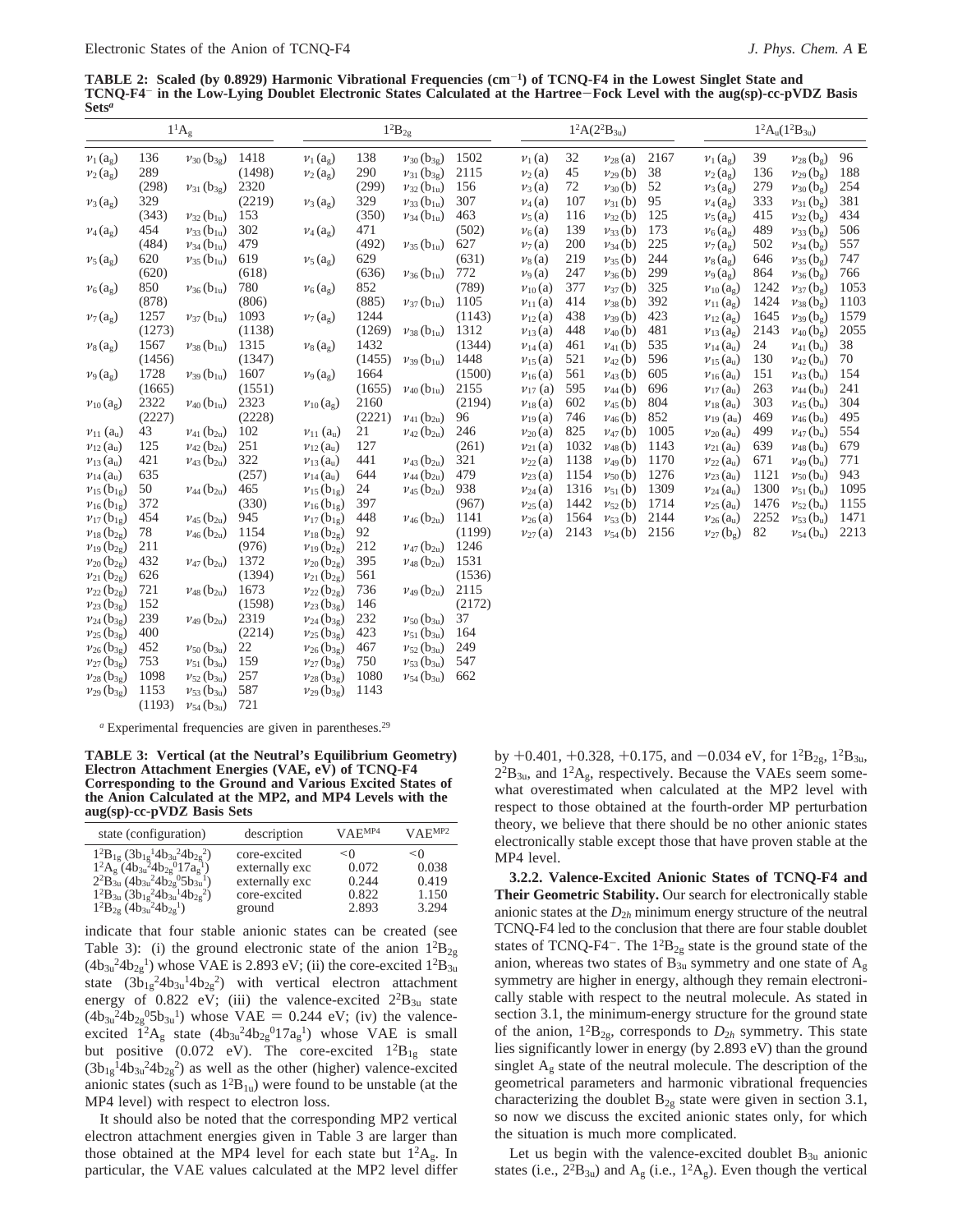

**Figure 4.** "Evolution" of the singly occupied molecular orbital in the  $2^{2}B_{3u}$  anionic state caused by second-order Jahn-Teller effects leading<br>to the 1<sup>2</sup>A anionic state to the  $1<sup>2</sup>A$  anionic state.

attachment energies calculated for these two states are positive (see the preceding section 3.2.1. and Table 3), we found these anions to be geometrically unstable at  $D_{2h}$  symmetry.

**A. Valence-Excited 22B3u State of TCNQ-F4**-**.** In particular, for the  $2^{2}B_{3u}$  state, the minimum-energy structure preserving  $D_{2h}$  symmetry possesses an imaginary frequency of  $b_{3u}$  symmetry. The fact that another valence-excited state  $(1^2A_g)$  state is close in energy (see Table 3) causes second-order Jahn-Teller instability, which manifests itself as negative curvature along the  $b_{3u}$  symmetry mode. We then proceeded in our search for a geometrically stable anionic state by deforming the planar  $D_{2h}$  structure of the  $2^{2}B_{3u}$  anion along the imaginary mode of  $b_{3u}$  symmetry (see Figure 4). This led to lowering of the symmetry (to  $C_{2v}$  symmetry) of the molecule and the singly occupied  $b_{3u}$  orbital became an  $a_1$  orbital in the final  $C_{2v}$  point group. As can be seen in Figure 4, the molecule became nonplanar and especially the  $-C(CN)_2$  groups bent with respect to the carbon ring. Although the geometry optimization procedure led to a stationary point on the potential energy surface, vibrational analysis indicated an imaginary frequency of  $a_2$ symmetry. We consequently deformed the geometry along that negative curvature, subsequently achieving a  $C_2$  symmetry structure. For this symmetry, the  $a_1$  singly occupied orbital became an a-symmetry orbital (because it is even with respect to the rotation around the  $C_2$  axis). Geometry optimization performed in the  $C_2$  group led eventually to a true minimum on the potential energy surface and the corresponding harmonic vibrational frequencies for this final doublet A state (termed 12A) are given in Table 2.

The equilibrium geometry of this  $1<sup>2</sup>A$  state is far from planarity. Instead, the structure is strongly bent (see Figure 2 and the right bottom structure in Figure 4). Both  $-C(CN)_{2}$ groups point in the same direction whereas all four fluorine

**TABLE 4: Vertical Electron Detachment Energies (VDE, eV) of TCNQ-F4**- **Corresponding to the Ground and Various Excited States of the Anion Calculated at the MP2 Level with the aug(sp)-cc-pVDZ Basis Sets**

| Final state (original state)    | description     | VDE <sub>MP2</sub> |
|---------------------------------|-----------------|--------------------|
| $1^2B_1(1^2B_{1g})$             | core-excited    | $\leq 0$           |
| $1^2A(2^2B_{30})$               | externally exc. | 2.721              |
| $1^2A_u(1^2B_{3u})$             | core-excited    | $\leq 0$           |
| $1^{2}B_{2g}$ ( $1^{2}B_{2g}$ ) | ground          | 3.665              |

atoms are directed to the opposite side of the carbon ring (see Table 1 for precise values of geometrical parameters). The vertical electron binding energy of this 12A state increases when the equilibrium geometry for this anion is achieved, and our best estimate of the VDE at the MP2 level is 2.721 eV; see Table 4. Therefore, we conclude that the  $2^{2}B_{3u}$  anionic state, characterized by VAE<sup>MP4</sup> = 0.244 eV at the equilibrium  $D_{2h}$ geometry of the neutral TCNQ-F4, evolves to a much more electronically stable species at its minimum-energy structure, and the driving force of this geometry deformation is the secondorder Jahn-Teller coupling to another excited state of  $A_g$ symmetry.

**B. Valence-Excited 12Ag State of TCNQ-F4**-**.** The other valence-excited anionic doublet state  $(1^2A_g)$  would be expected to increase in energy while the geometry of this species is deformed along the distortion mode that couples it to the  ${}^{2}B_{2u}$ state. This is because the  $2^{2}B_{3u}$  and  $1^{2}A_{g}$  states avoid each other, and the former's energy decreases whereas the latter's energy increase along the distortion in the coupling mode takes place. Unfortunately, unlike for the  $2^{2}B_{3u}$  state, we were not able to follow the  $1<sup>2</sup>A<sub>g</sub>$  state that moves uphill in energy because it evolves into a doublet  $A_1$  state (in the  $C_{2v}$  symmetry group) as does the  $2^{2}B_{3u}$  state. As a consequence, our attempts to investigate the evolution of that state failed because the SCF procedure we used always converged to the lowest  ${}^2A_1$  state (corresponding to  $2^{2}B_{3u}$ ), which is the lowest energy state of that symmetry. We conclude that a multiconfigurational treatment would be necessary if one wants to describe the evolution of the  $1<sup>2</sup>A<sub>g</sub>$  state. However, employing such a treatment for the open-shell system containing twenty heavy atoms (as TCNQ-F4 does) with the aug(sp)-cc-pVDZ basis sets was not practical for us with the computer resources at hand, so we were unable to further explore this particular state.

**3.2.3. Core-Excited Anionic States of TCNQ-F4.** In this section we discuss the core-excited doublet anionic states of  $1^{2}B_{3u}$  and  $1^{2}B_{1g}$  symmetry. As was the case for the two bound valence-excited states described in the previous section, we found these anions to be geometrically unstable at  $D_{2h}$  symmetry.

**A. Core-Excited 12B3u State of TCNQ-F4**-**.** Although the  $1^{2}B_{3u}$  state is characterized by a relatively large value of the vertical electron binding energy calculated for the minimumenergy structure of the neutral (VDE<sup>MP4</sup> =  $0.822$  eV), its minimum-energy structure preserving *D*<sup>2</sup>*<sup>h</sup>* symmetry possesses an imaginary frequency of  $b_{1g}$  symmetry. We proceeded in our search for a geometrically stable anionic state by deforming the planar  $D_{2h}$  structure of the  $1^{2}B_{3u}$  anion along the imaginary mode of  $b_{1g}$  symmetry (see Figure 5). This led to the lowering of the symmetry (*C*<sup>2</sup>*<sup>h</sup>* symmetry was achieved) of the molecule and the singly occupied  $b_{3u}$  orbital became an  $a_u$  orbital in the final *C*<sup>2</sup>*<sup>h</sup>* point group. The geometry optimization performed in the  $C_{2h}$  group led to a true minimum on the potential energy surface, and the corresponding harmonic vibrational frequencies for this final doublet  $A_u$  state (termed  $1^2A_u$ ) are given in Table 2.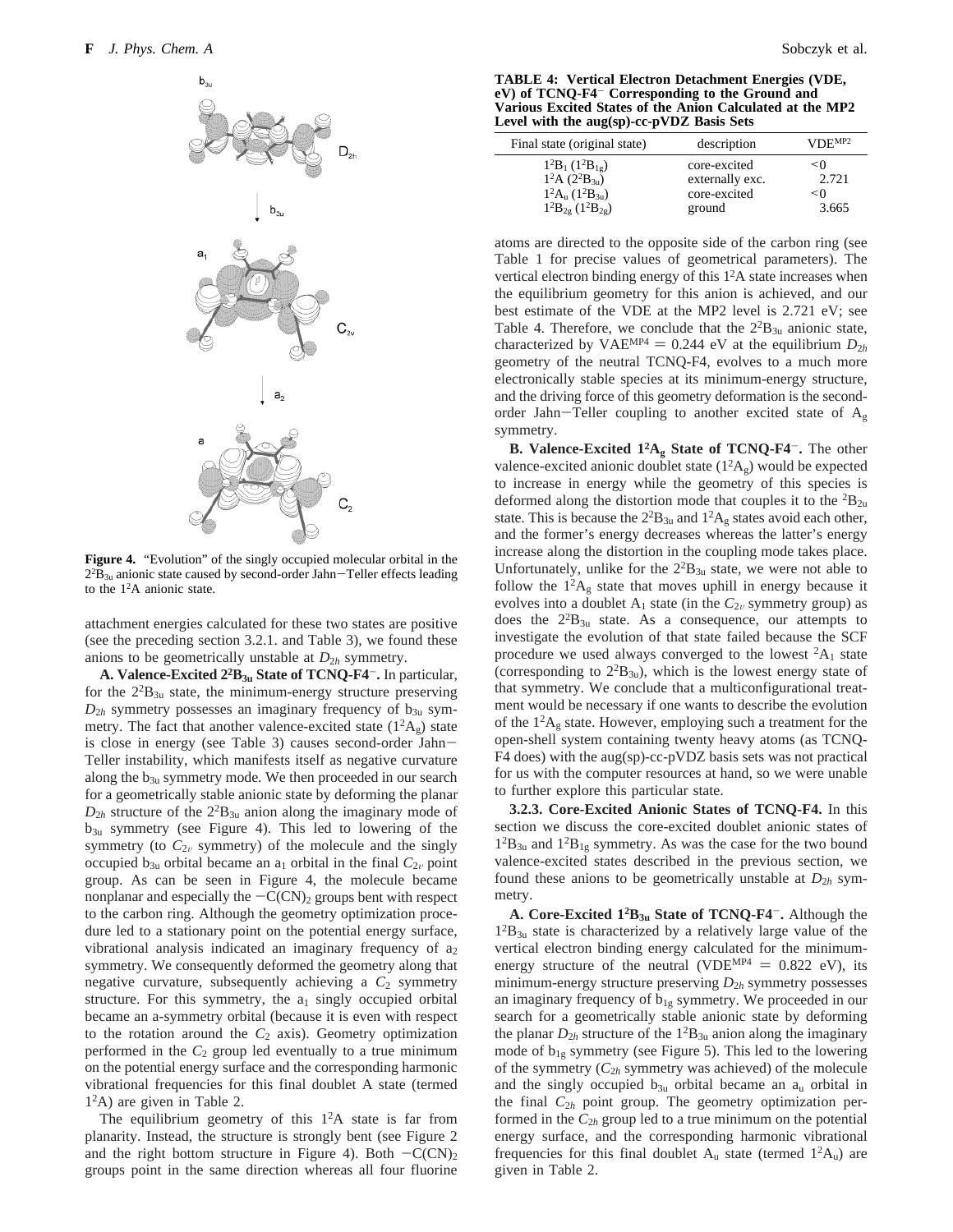

**Figure 5.** "Evolution" of the singly occupied molecular orbital in the  $1^{2}B_{3u}$  anionic state leading to the  $1^{2}A_{u}$  anionic state.



Figure 6. Relative SCF energies (eV) of three electronically stable anionic states of TCNQ-F4 calculated at their SCF equilibrium geometries (the zero of energy is taken to be the total electronic energy of the neutral TCNQ-F4 at its minimum energy structure).

The equilibrium geometry achieved for the anion in its  $1<sup>2</sup>A<sub>u</sub>$ state is depicted in Figure 2, and the geometrical parameters are collected in Table 1. It can be seen that the  $1<sup>2</sup>A<sub>u</sub>$  anionic structure differs from the structures obtained for other anionic states primarily because the two  $-C(CN)_2$  groups remain in one plane although they are twisted with respect to the carbon ring.

Although the SCF vertical electron binding energy of the  $1<sup>2</sup>A<sub>u</sub>$ state increases when the equilibrium geometry for this anion is achieved, we verified that the inclusion of electron correlation renders this anion electronically unstable (i.e., the calculated value of the VDE at the MP2 level is negative). Therefore, we conclude that the core-excited  $1^{2}B_{3u}$  anionic state, although electronically stable at the minimum energy structure of the neutral species, is unstable when the geometry is relaxed and electron correlation is taken into account. We believe more sophisticated calculations (such as geometry optimization at either the configuration-interaction or multireference SCF level) should be performed to achieve the final judgment considering the electronic stability of this state.

**B. Other Core-Excited States of TCNQ-F4**-**.** Among other possible core-excited states of TCNQ-F4-, we focused our

attention primarily on the  $1^{2}B_{1g}$  state possessing  $3b_{1g}^{1}4b_{3u}^{2}4b_{2g}^{2}$ electronic configuration. However, we verified that this state is electronically unstable with respect to the neutral molecule at its  $D_{2h}$  minimum energy structure. Even though we spent considerable effort searching for a geometry at which the  $1^{2}B_{1g}$ state would be electronically stable, we were not able to find any. In particular, we verified that the  $1^{2}B_{1g}$  state lowers its energy if deformed along the  $a_u$  imaginary mode (achieving  $D_2$ ) symmetry) but the energy decrease is not large enough to render this anion electronically stable. Moreover, our attempts to form other bound core-excited states of the anion failed; thus we are reasonably confident the  $1^{2}B_{3u}$  (becoming eventually  $1^{2}A_{u}$ ) coreexcited state is the only such state that is stable with respect to the neutral parent molecule, although its electronic stability should be confirmed by higher-level calculations (see section 3.2.3.A).

### **4. Summary**

The ground and bound excited anionic states of the common electron acceptor TCNQ-F4 were studied at the SCF, MP2, and MP4 levels of theory with the one-electron aug(sp)-cc-pVDZ basis sets. On the basis of our calculations we conclude that

The ground electronic state of TCNQ-F4<sup>-</sup> is the  $1^{2}B_{2g}$  state  $(4b_{3u}^{2}4b_{2g}^{1})$  whose MP4 vertical electron attachment energy is 2.893 eV. This state possesses its minimum for  $D_{2h}$  symmetry.

There are three excited anionic states of TCNQ-F4 that are vertically electronically stable at the  $D_{2h}$  minimum energy structure of the neutral system. These are the core-excited  $1^2B_{3u}$ state  $(3b_{1g}^24b_{3u}^24b_{2g}^2)$ , the valence-excited  $2^2B_{3u}$  state  $(4b_{3u}^24b_{2g}^05b_{3u}^1)$ , and the valence-excited  $1^2A_g$  state  $(4b_{3u}^{2}4b_{2g}^{0}17a_{g}^{1})$ , whose MP4 vertical electron attachment energies are 0.822, 0.244, and 0.072 eV, respectively (see also Figure 6 where the SCF electron affinities of these anions are depicted).

Although the ground anionic  $1^2B_{2g}$  state is geometrically stable at the  $D_{2h}$  symmetry, the other excited states are secondorder Jahn-Teller unstable, which leads to the symmetry lowering for these species. As a consequence, the geometries of two  $2^{2}B_{3u}$  and  $1^{2}A_{g}$  valence-excited states deform and the former achieves a bent *C*<sub>2</sub>-symmetry minimum-energy structure with a vertical electron detachment energy of the resulting  $1<sup>2</sup>A$ state estimated to be 2.721 eV at the MP2 level. The energy of the  $1<sup>2</sup>A<sub>g</sub>$  state could not be followed to its minimum-energy structure because of variational collapse. The structure of the core-excited  $1^2B_{3u}$  anion deforms to  $C_{2h}$  symmetry, but this state was found to be electronically unstable when electron correlation is taken into account at the MP2 level. We believe that more sophisticated calculations are necessary to test the electronic stability of this particular state.

**Acknowledgment.** This work was supported by NSF Grant 9982420 to J.S. and the Polish State Committee for Scientific Research (KBN) Grant No. DS/8371-4-0137-2 to P.S.. The computer time provided by the Center for High Performance Computing at the University of Utah and the Academic Computer Center in Gdansk (TASK) is also gratefully acknowledged.

#### **References and Notes**

(1) Feldman, D. *Chem. Phys. Lett.* **1977**, *47*, 338.

<sup>(2)</sup> Lineberger, W. C.; Patterson, T. A. *Chem. Phys. Lett.* **1972**, *13*, 40.

<sup>(3)</sup> Nimlos, M. R.; Harding, L. B.; Ellison, G. B. *J. Chem. Phys.* **1987**, *87*, 5116.